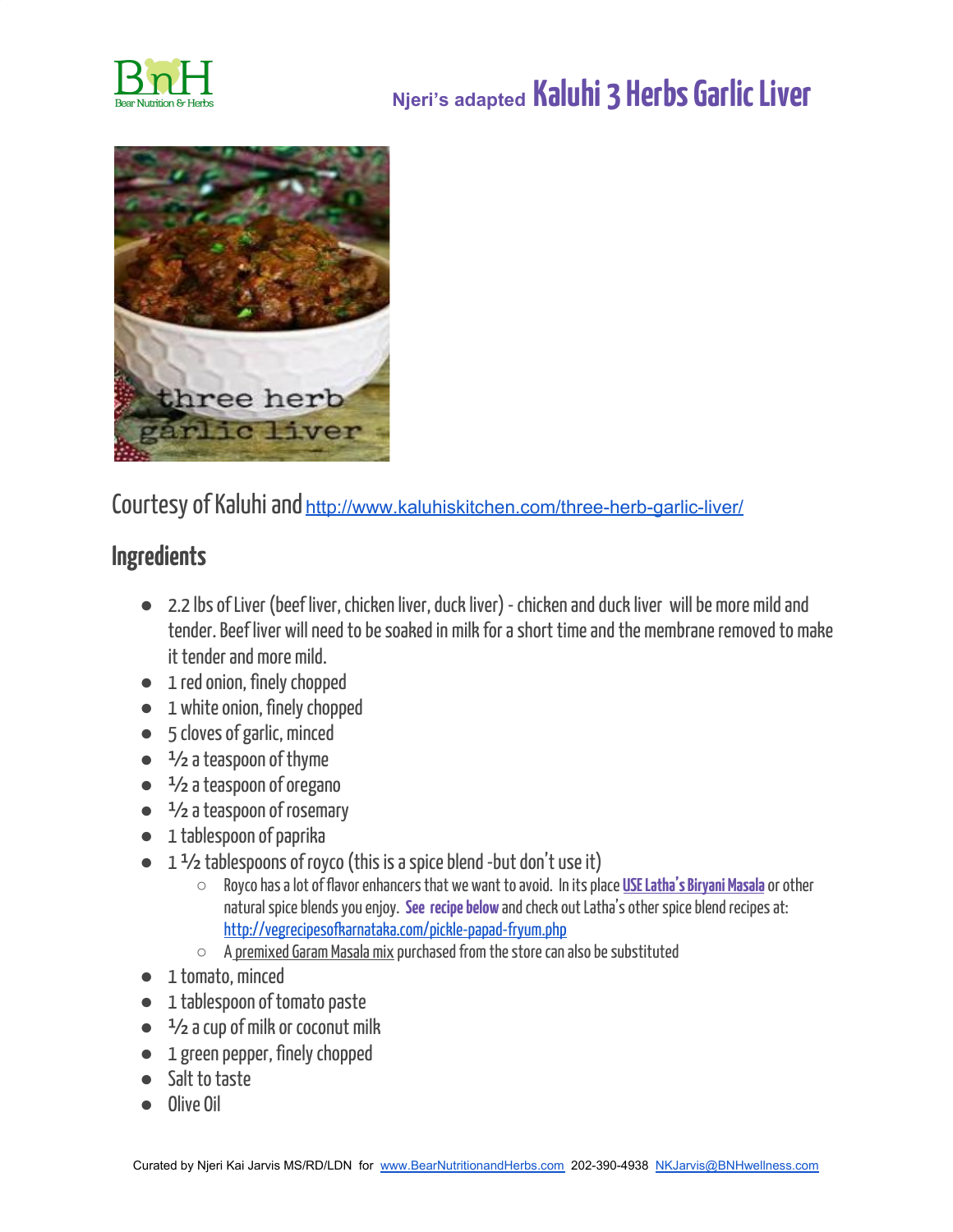

### Kaluhi's Directions (with slight adaptations by Njeri)

- 1. As always, the main and most important step for making super tender liver is peeling the membrane that coats it. This membrane has a tendency of tightening in the presence of heat, so it has to go. It comes right off like cellotape, and this [video](https://youtu.be/Z8StdbEF5sc) very clearly shows that so please watch it for clear guidance. <https://www.youtube.com/watch?v=Z8StdbEF5sc&feature=youtu.be> - Linkto Video
- 2. Peel the membrane off the liver and chop into neat cubes.
- 3. Soak it in your milk. You will need only about  $1/4$  cup to  $1/2$  a cup. Why do we soak the liver in milk you ask? We soak it in milk so that any toxin present can be drawn out into the milk, and also, to further soften the liver.
- 4. Let it sit for about 30 minutes, and we will later on drain all this before cooking. In the mean time, get started on the Spice mixturei.
- 5. In a skillet, add the onions, garlic and the green pepper. I used two kinds of onions so as to up the flavor profile, and we all know liver and onions tastes amazing! You can use spring onion as well. Let this sautee until softened and fragrant. Add the tomatoes, plus the tomato paste. Ensure the tomato paste cooks down well.
- 6. This should then be followed by the herbs and spices, then  $\frac{1}{4}$  cup of hot water. For my herbs, I went with thyme, rosemary and oregano. They are available in every single well stocked supermarket spice aisle and that we are happy about! These three elevate the flavor profile of nearly any meat dish and are absolutely divine with my liver.
- 7. Let this cook until thickened. Drain the milk from the liver completely then add this to the tomatoes to sautee on high heat for about 8 minutes until cooked through.
- 8. Yes, when you remove the membrane, you do not need to boil the liver. It becomes way too tender to boil before stewing. I was a bit skeptical about this method when my aunt introduced it to me a few years ago, but upon trying it myself, it is safe to say it is the method I will be using for life! In case you are still in doubt, I have proved to you in the video that they indeed cook through completely! <https://www.youtube.com/watch?v=Z8StdbEF5sc&feature=youtu.be> - Link to the video again.
- 9. Garnish with fresh parsley.